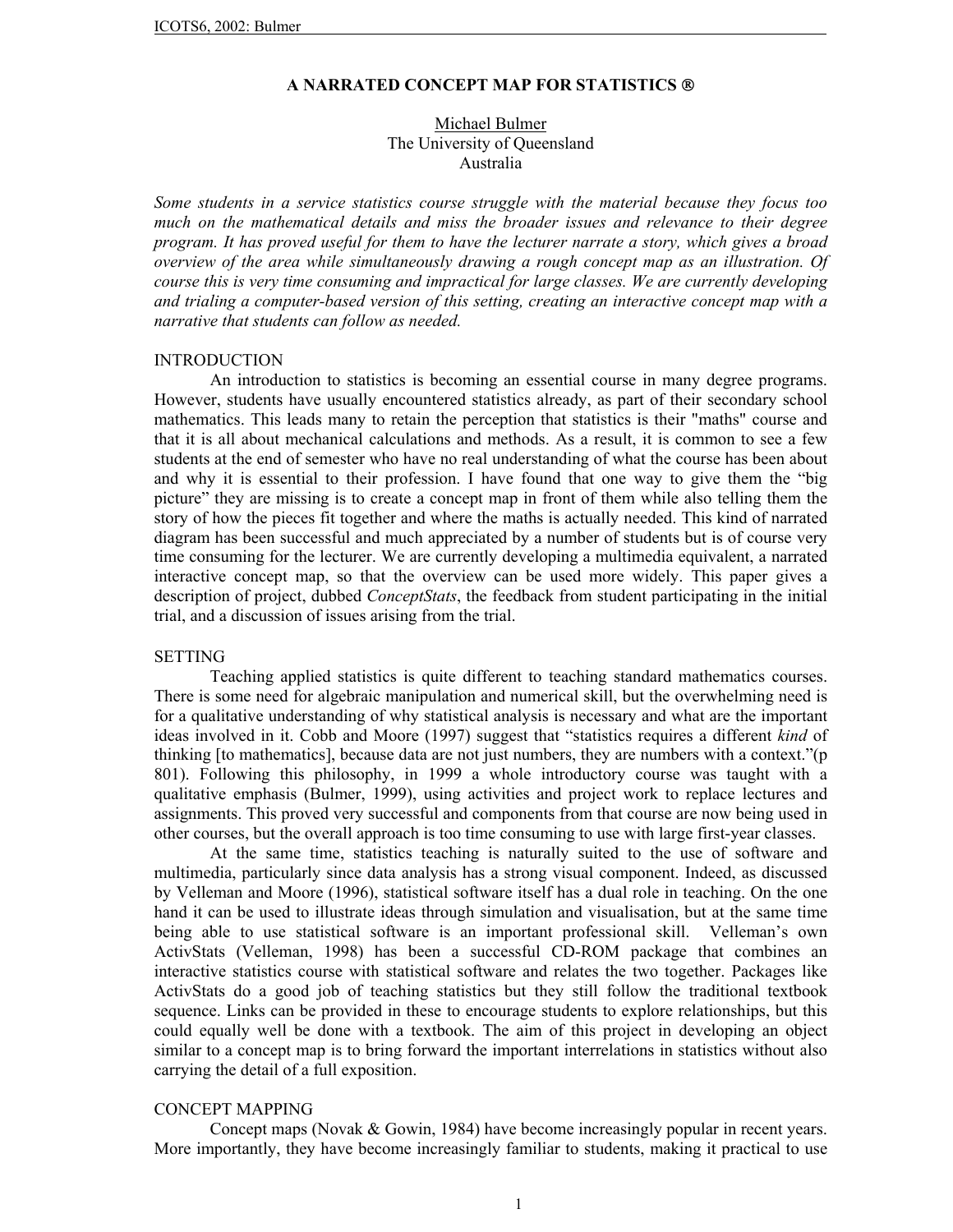them in teaching and learning without the overhead of a lengthy introduction. Indeed, this current project arose because a student studying for her statistics exam came for help one day and surprised me by pulling out a big A3 page with a concept map that she'd built. A dialogue ensued with me drawing a concept map of how I viewed the course, and she said that this was just what she had needed to put the pieces together. This was then repeated with a couple of other students who came for help, each having had a lot of trouble following the "big picture" during semester. The narrated building of a concept map gave students a visual structure to the key points I was emphasising with my voice.

Essentially this setting involved a one-to-one overview of the course, taking 30-40 minutes for each student. It would lose its effectiveness in a one-to-many setting since each student had specific areas they needed to focus on. It is thus not desirable or perhaps even possible to provide this kind of contact to a large class of students (around 800 in our introductory statistics courses).

The aim then has been to develop an interactive concept map where students can follow the narrative and the building of the ideas in their own order and at their own pace. We use the term 'concept map' loosely here since we don't necessarily give propositions for each link, these being captured in the narrative. The map is simply a guide to the connections rather than a full summary of their nature.

# OVERVIEW AND EVALUATION OF INTERFACE

*ConceptStats* was implemented using HTML with image maps to navigate the concepts, a simple approach that makes it accessible to most computers. While it could then be easily delivered via the Web, the initial trial version was distributed on CD-ROM because the uncompressed audio narration was very large. The students involved also liked the flexibility of the CD; most had computers with CD drives at home and so were able to play with the concept map at their leisure, without having to be connected to the Internet. However, the current version has used audio compression so that it can be accessed on the Web, making it easier to distribute to a wide audience. In the next stage of development, with graphic designers working to create a rich visual environment, the added complexity may return it to CD.

Students are presented at each stage with a focus concept and all concepts joined to it by a single link, as illustrated in Figure 1. They can listen to and/or read the narrative for that concept and then move onto a related concept by clicking on it, bringing them to a new screen where that concept is now the focus. They begin with the concept of "Data" but there is no defined end to the session.



*Figure 1.* Example Concept from Trial Version.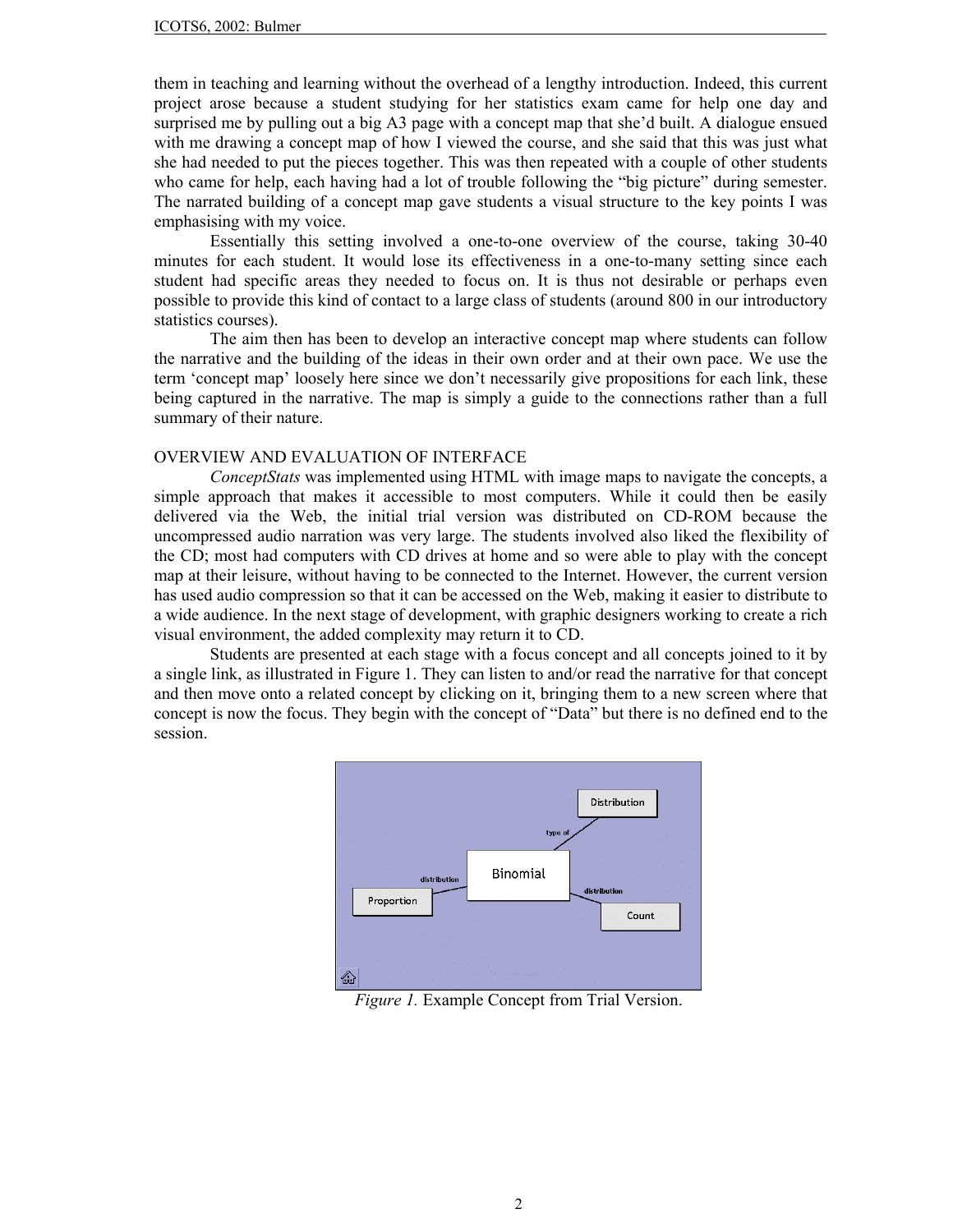

*Figure 2.* Example Concept from Current Version.

In the trial version, as in Figure 1, each concept and its linked concepts were presented on a single page in isolation to the rest of the map. Some attempt was made so that if, for example, 'Count' was clicked on in Figure 1 then in the new map the 'Binomial' link would be in the top left, giving a physically plausible model of the map. However, this was not always possible and one student wrote that "it might be more helpful to use a simplified version of the map, with a bit more chart for each portion, for it seemed to me that things were clear at the beginning, but after a while I lost myself, like wandering in a palace." Based on such feedback, the current version is created from a single image of a simplified concept map, with each concept focus showing a snapshot of the map, as illustrated in Figure 2. This gives a stronger physical intuition as students explore the map. Additionally, the concepts are coloured according to the module of the lecture notes which describes them, further aiding navigation.

The trial version also included relevant formulas to annotate concepts and links, such as  $s/\sqrt{n}$  on the link between 'Sample Mean' and 'Standard Error'. A common response to this was summed up by one student who wrote that "the formulas were good, but what would make it really useful is if some examples were used to give a clear idea as to how the formulas are applied." As outlined in the discussion below, it was felt that adding examples would go beyond the simple aim of the concept map. Instead, the formulas were removed from the current version and made into a separate *Equation Gallery* project which shows the important formulas in the course, together with a description of their role and examples of their use (Bulmer, in press; this gallery idea was motivated by the work of the statistician and artist Peter Smith at RMIT in Melbourne.)

#### EVALUATION OF LEARNING

The simplicity of the presentation appealed to most students. One commented that it helped their understanding because of "the clarity of the info and that it is straight to the point – unlike the text where it is very round about in explaining things." Indeed several students noted that the concept map had a useful role in complementing the textbook: "I unfortunately missed a lot of the lectures, and this CD in conjunction with the textbook helped my understanding… the CD offered a good starting point to launch my main revision from the textbook."

The project was targeted as a revision tool, a summary that a student who has followed most of the course can use to fit it all together. This was partly an historical accident, since the original concept mapping from which the project grew was done in this context. But some students suggested that this was suitable since "the explanations are clear, but only if you have done a course of stats, for someone with no idea of stats, it probably wouldn't be all that clear." As a learning experience prior to revision, it would be more useful for students to construct their own concept maps of their understanding as they progress through the course, and to share these with others in tutorials.

Following on from this point, it should be emphasised that this project did not aim to provide a perfect concept map for the course. Instead it uses a simplified map as a visual